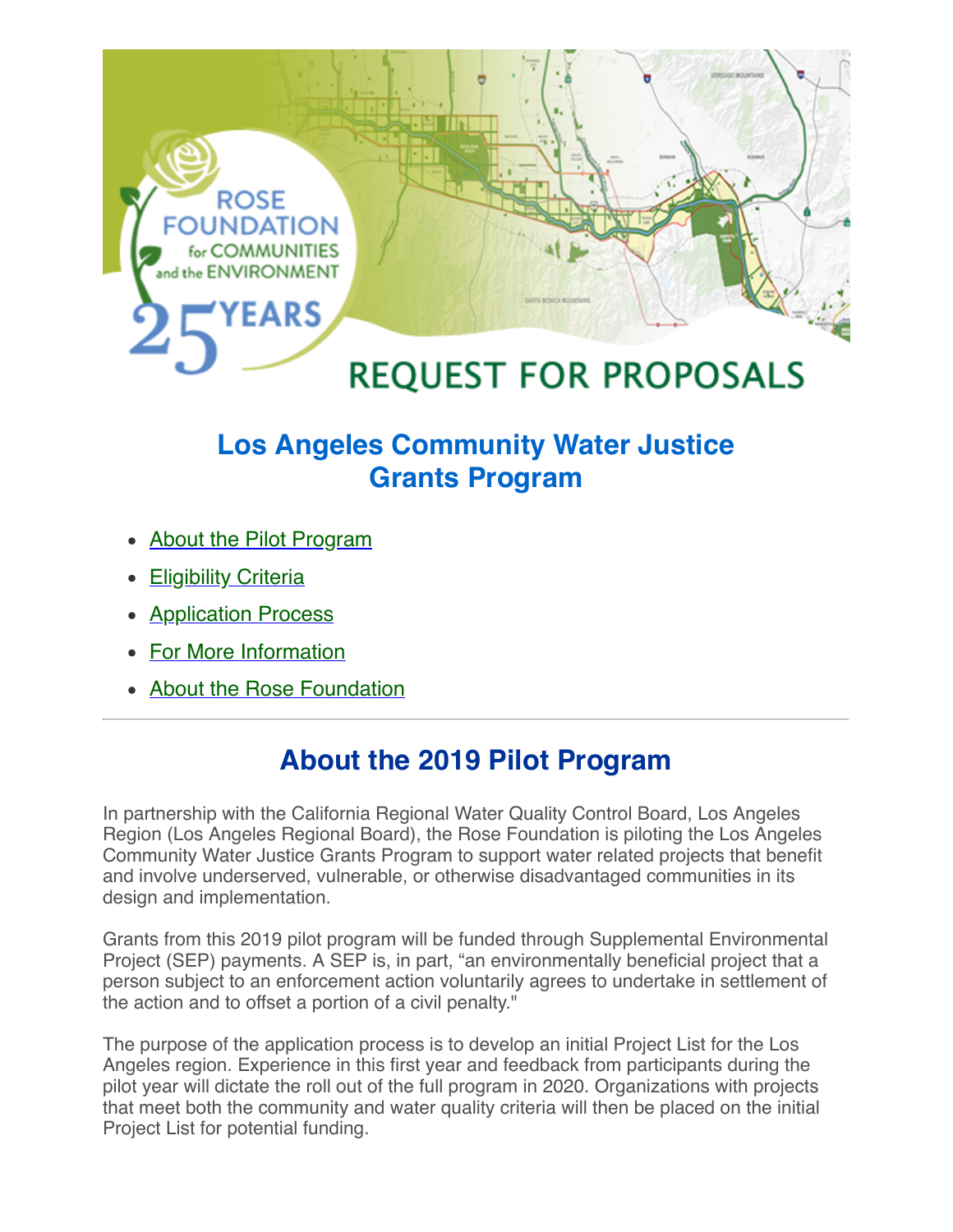Successful completion of the application process and placement on **the initial Project List does not mean that you will be automatically awarded a grant. It does mean that your organization will become eligible** for selection by dischargers who are involved with a Los Angeles Regional Board enforcement process in the coming year, or otherwise be matched with a settlement where there is a close nexus between the nature of the project and the underlying violations alleged in the enforcement action.

# **Eligibility Criteria**

The applicant must meet all of the following criteria:

**Projects Supported:** Projects must be designed to benefit groundwater or surface water quality in the Los Angeles Region, including the coastal watersheds of Los Angeles and Ventura Counties, along with very small portions of Kern and Santa Barbara. See below a map of the boundaries of the California Regional Water Quality Control Board, Los Angeles Region:



- **Applicant requirements:** projects must benefit underserved, vulnerable, or otherwise disadvantaged communities and should demonstrate a high degree of community support and community involvement. Projects that benefit public health in addition to water quality are especially encouraged.
- **Grant amount:** applicants are encouraged to seek grants ranging from \$10,000 to \$500,000. Your requested amount should not exceed 25% of your organization's typical annual expenses. For multi-year projects, the project budget for one year should not be more than 25% of the organization's annual budget.
- **Non-profit Status:** Applicants must be a 501(c)3 organization, fiscally-sponsored by a 501(c)3, or a governmental or tribal entity.

**Click here** to check the full eligibility requirements and to see examples of eligible projects and not eligible projects.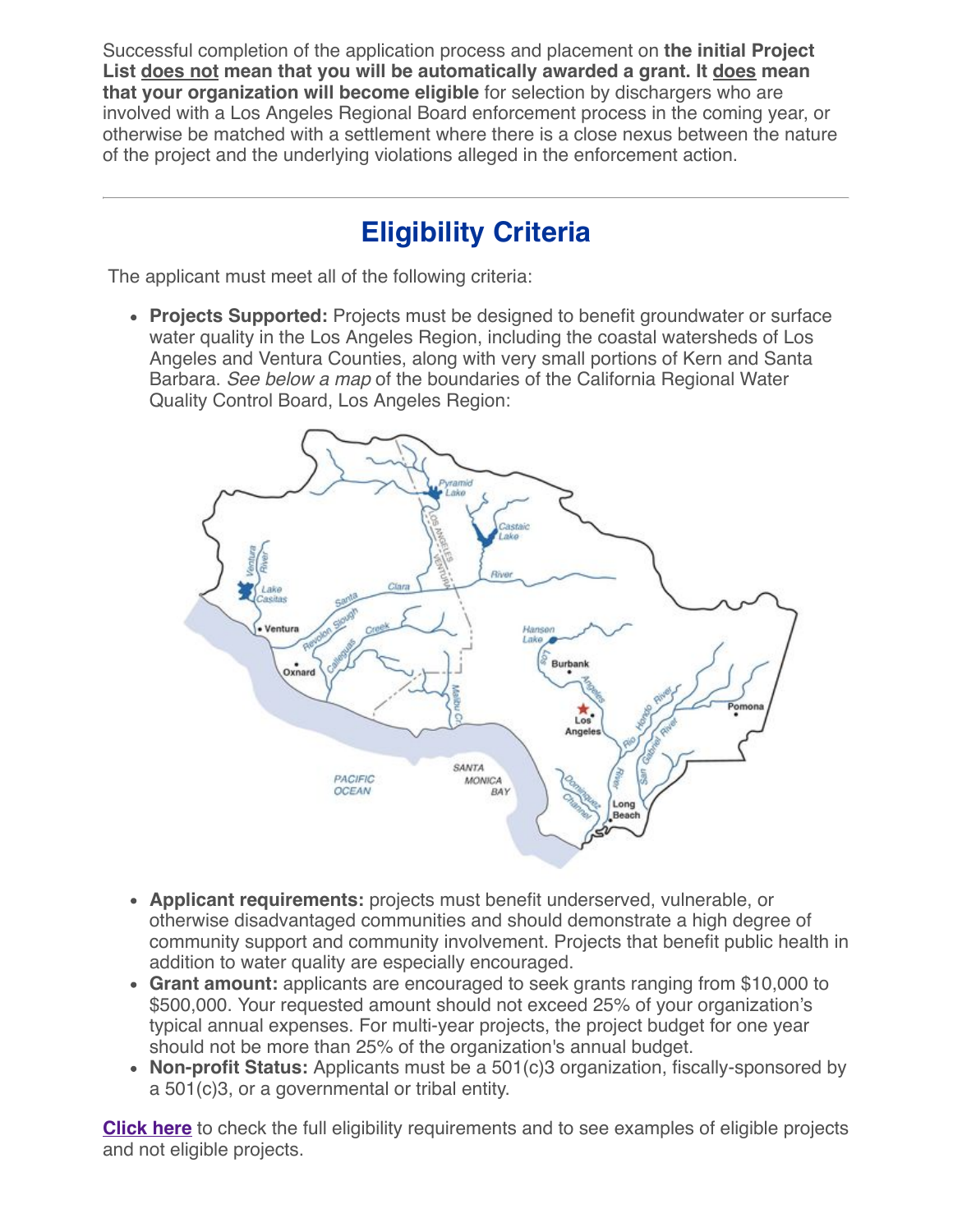## **Application Process**

### **1) Submit Letter of Inquiry**

All interested applicants must submit an *letter of inquiry*. This letter allows the Rose Foundation to determine if the proposed project appears to be a good fit for the program. Please remember, this grants program has twin "bull's eyes", to benefit underserved, vulnerable, or otherwise disadvantaged community benefit and to improve water quality. To advance in the process, successful applicants must hit both bull's eyes.

Please follow these steps to submit your Letter of Inquiry.

a) Check Eligibility: Please check all eligibility requirements before starting the application.

b) Read the Application Instructions: Please read all of the instructions carefully and follow them step-by-step. To access our online application system instructions, please visit https://rosefdn.org/instructions

c) Start your Application: The Letter of Inquiry must be submitted via our online application system. Once you log onto the system, please specifically answer each question, and please be aware of the character limits that will be specified for your responses to each question.

 $\Rightarrow$  **Letters of Inquiry** are due by **January 11, 2019 at 5pm.** 

\*If you have any questions, join our How-To-Apply Conference Call on **December 20, 2018 at 11am. Register here to participate.**

#### **2) Submit Application**

Applications will be invited based on the letters of inquiry. If you have any questions about the application process, please contact us by email at grants@rosefdn.org or by phone at (510) 658-0702.

 $\Rightarrow$  **Invited applications** are due by the end of **February 2019.** 

#### **What Happens Next?**

The Letters of Inquiry will be screened and applicants may or may not be contacted for follow up information. Based on the invited applications received, the Rose Foundation will then recommend an initial Project List to the Los Angeles Regional Board for consideration. At its discretion,the Los Angeles Regional Board may accept some, or all, of the projects on the initial Project List. Once the final Project List is determined by the Los Angeles Regional Board, these projects will become eligible for SEP funding.